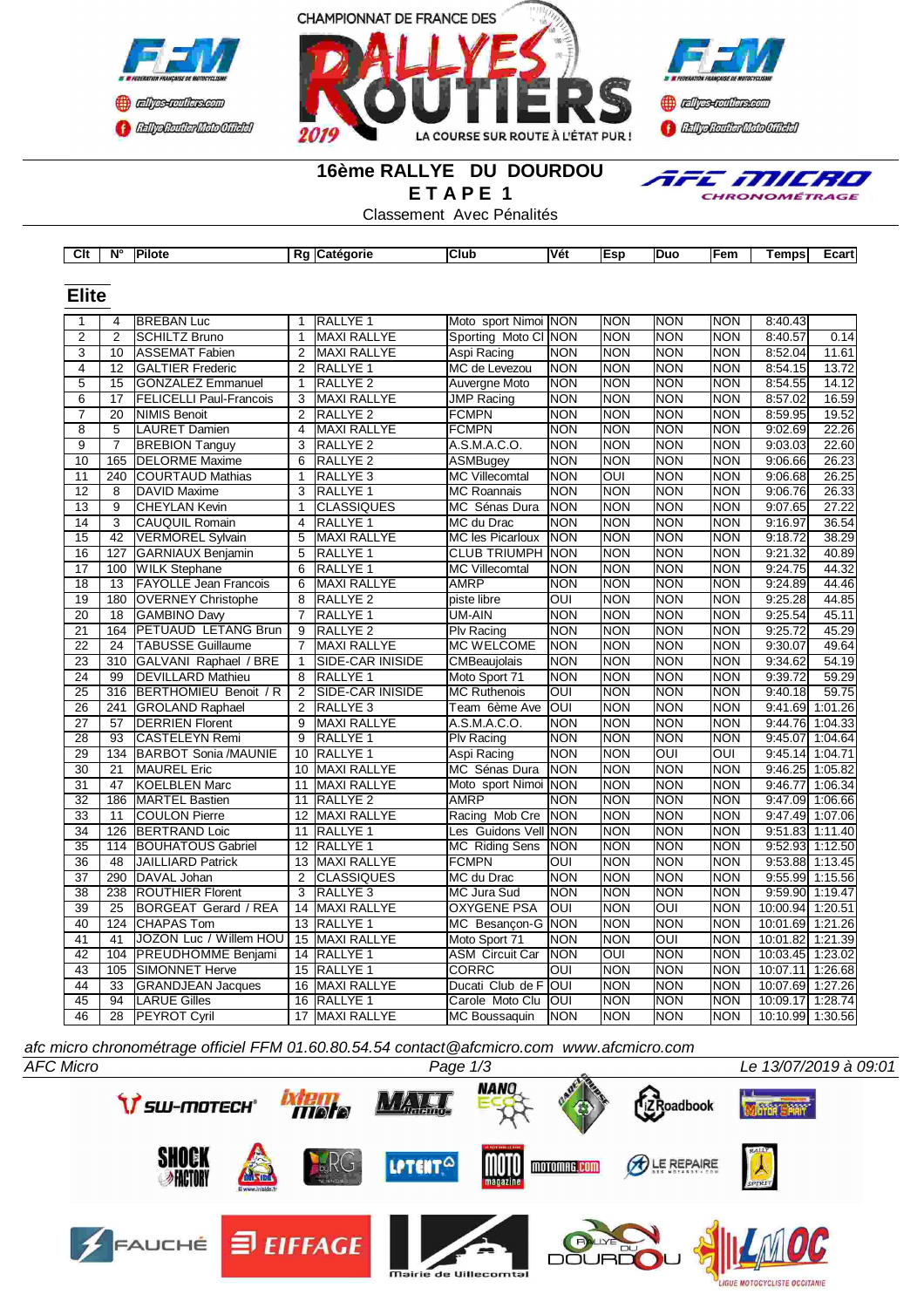



#### 16ème RALLYE DU DOURDOU E T A P E 1 Classement Avec Pénalités

| AFE MILRO            |
|----------------------|
| <b>CHRONOMÉTRAGE</b> |

| Clt             | N°               | Pilote                       |                 | Rg Catégorie        | Club                     | Vét                     | Esp              | Duo        | Fem        | Temps            | Ecart   |
|-----------------|------------------|------------------------------|-----------------|---------------------|--------------------------|-------------------------|------------------|------------|------------|------------------|---------|
|                 |                  |                              |                 |                     |                          |                         |                  |            |            |                  |         |
| <b>Elite</b>    |                  |                              |                 |                     |                          |                         |                  |            |            |                  |         |
| 47              | 43               | PICHAT Yoann                 | 18              | <b>MAXI RALLYE</b>  | Racing Auto Mot          | INON                    | <b>NON</b>       | <b>NON</b> | <b>NON</b> | 10:14.65         | 1:34.22 |
| 48              | 185              | <b>ACHARD Norbert</b>        | 14              | <b>RALLYE 2</b>     | <b>AMRP</b>              | <b>NON</b>              | <b>NON</b>       | <b>NON</b> | <b>NON</b> | 10:16.08         | 1:35.65 |
| 49              | 313              | RIBES Kevin / RIBES Juli     | 3               | SIDE-CAR INISIDE    | <b>CORRC</b>             | <b>NON</b>              | <b>NON</b>       | <b>NON</b> | <b>NON</b> | 10:19.15         | 1:38.72 |
| $\overline{50}$ | 332              | BOUDIER Christophe / M       | 4               | SIDE-CAR INISIDE    |                          | $\overline{\text{out}}$ | <b>NON</b>       | <b>NON</b> | <b>NON</b> | 10:19.69         | 1:39.26 |
| 51              | 97               | <b>BRUN Eudes</b>            | 17              | RALLYE <sub>1</sub> | Moto Sport 71            | <b>NON</b>              | <b>NON</b>       | <b>NON</b> | <b>NON</b> | 10:20.26         | 1:39.83 |
| 52              | 129              | <b>BAJU Jeremy</b>           | 18              | RALLYE <sub>1</sub> | <b>MC les Picarloux</b>  | <b>NON</b>              | <b>NON</b>       | <b>NON</b> | <b>NON</b> | 10:20.32         | 1:39.89 |
| $\overline{53}$ | 96               | <b>BUISSON Luc</b>           | 19              | RALLYE <sub>1</sub> | Moto Sport 71            | <b>NON</b>              | OUI              | <b>NON</b> | <b>NON</b> | 10:20.92         | 1:40.49 |
| 54              | 60               | CALBA Mathieu Gabriel A      | 21              | <b>MAXI RALLYE</b>  | Team Polygone            | <b>NON</b>              | <b>NON</b>       | <b>NON</b> | <b>NON</b> | 10:22.16         | 1:41.73 |
| 55              | 315              | LEPAGE Pauline / LEPA        | 5               | SIDE-CAR INISIDE    | MCC d'Avignon            | <b>NON</b>              | <b>NON</b>       | <b>NON</b> | OUI        | 10:25.51         | 1:45.08 |
| 56              | 125              | <b>PAULHAN Thomas</b>        | 20              | RALLYE <sub>1</sub> | MC les Picarloux         | <b>NON</b>              | <b>NON</b>       | <b>NON</b> | <b>NON</b> | 10:30.89         | 1:50.46 |
| 57              | 333              | <b>AGIN Patrick/AMBLARD</b>  | 6               | SIDE-CAR INISIDE    | A.S.M.A.C.O.             | OUI                     | <b>NON</b>       | <b>NON</b> | <b>NON</b> | 10:33.96         | 1:53.53 |
| 58              | 314              | <b>ALEXIS Brice /MOLTENI</b> | 7               | SIDE-CAR INISIDE    | MC Jura Sud              | <b>NON</b>              | <b>NON</b>       | <b>NON</b> | <b>NON</b> | 10:34.47         | 1:54.04 |
| 59              | 130              | <b>BAUMGARTNER Jerome</b>    | 21              | RALLYE <sub>1</sub> | MC Passion Vite NON      |                         | <b>NON</b>       | <b>NON</b> | <b>NON</b> | 10:37.80         | 1:57.37 |
| 60              | 296              | <b>PIGEAT Richard</b>        | 3               | <b>CLASSIQUES</b>   | Racing Mob Cre           | OUI                     | <b>NON</b>       | <b>NON</b> | <b>NON</b> | 10:38.21         | 1:57.78 |
| 61              | 292              | <b>FORTIN Eric</b>           | $\overline{4}$  | <b>CLASSIQUES</b>   | Moto Nature D'O          | <b>OUI</b>              | <b>NON</b>       | <b>NON</b> | <b>NON</b> | 10:38.82         | 1:58.39 |
| 62              | 123              | <b>MOREAU Loane</b>          | 22              | RALLYE <sub>1</sub> | A.S.M Armagnac           | <b>NON</b>              | <b>NON</b>       | <b>NON</b> | <b>NON</b> | 10:40.48         | 2:00.05 |
| $\overline{63}$ | $\overline{92}$  | RADOJEWSKI Stephane          | 23              | RALLYE <sub>1</sub> | MC du Drac               | <b>NON</b>              | <b>NON</b>       | <b>NON</b> | <b>NON</b> | 10:41.27         | 2:00.84 |
| 64              | 98               | <b>BONNAURE Frederic</b>     | 24              | RALLYE <sub>1</sub> | <b>HORIZONS EN</b>       | OUI                     | <b>NON</b>       | <b>NON</b> | <b>NON</b> | 10:42.22         | 2:01.79 |
| 65              | 181              | <b>RINGEVAL Julien</b>       | 15              | RALLYE <sub>2</sub> | Chalons Cha NON<br>IMV.  |                         | <b>NON</b>       | <b>NON</b> | <b>NON</b> | 10:42.55         | 2:02.12 |
| 66              | 289              | <b>GUEGUIN Stephane</b>      | 5               | <b>CLASSIQUES</b>   | Moto sport Nimoi NON     |                         | <b>NON</b>       | <b>NON</b> | <b>NON</b> | 10:43.20         | 2:02.77 |
| 67              | 131              | <b>MOURIER Anthony</b>       | 25              | RALLYE <sub>1</sub> | <b>MC les Picarloux</b>  | <b>NON</b>              | <b>NON</b>       | <b>NON</b> | <b>NON</b> | 10:53.46         | 2:13.03 |
| 68              | 161              | <b>CADENET Clement</b>       | 16              | RALLYE <sub>2</sub> | <b>MC</b> Saint Affricai | <b>NON</b>              | OUI              | <b>NON</b> | <b>NON</b> | 10:54.52         | 2:14.09 |
| 69              | 46               | DOSMAS Philippe /DOS         | 22              | <b>MAXI RALLYE</b>  | La Main au Pani          | OUI                     | <b>NON</b>       | OUI        | <b>NON</b> | 10:54.64         | 2:14.21 |
| $\overline{70}$ | 303              | <b>CRESCENZO Sebastien</b>   | 6               | <b>CLASSIQUES</b>   | Moto Sport 71            | <b>NON</b>              | <b>NON</b>       | <b>NON</b> | <b>NON</b> | 10:57.23         | 2:16.80 |
| $\overline{71}$ | 235              | <b>JARNAC Thomas</b>         | 4               | RALLYE <sub>3</sub> | Ducati Club de F         | Inon                    | OUI              | <b>NON</b> | <b>NON</b> | 10:59.58         | 2:19.15 |
| 72              | 109              | <b>FRANCOIS Nicolas</b>      | 26              | RALLYE <sub>1</sub> | Grezac Moto Clu NON      |                         | <b>NON</b>       | <b>NON</b> | <b>NON</b> | 11:00.10         | 2:19.67 |
| $\overline{73}$ | $\overline{23}$  | <b>BOURGEOIS Antoine</b>     | $\overline{24}$ | <b>MAXI RALLYE</b>  | MC Saint Thiber          | <b>NON</b>              | $\overline{OUI}$ | <b>NON</b> | <b>NON</b> | 11:02.94         | 2:22.51 |
| 74              | 261              | <b>COUDURIER Thierry</b>     | 1               | <b>ANCIENNES</b>    | <b>MC Arbusigny</b>      | <b>NON</b>              | <b>NON</b>       | <b>NON</b> | <b>NON</b> | 11:06.89         | 2:26.46 |
| 75              | 119              | <b>NUPER Morten</b>          | 27              | RALLYE <sub>1</sub> | Moto team 95             | <b>NON</b>              | <b>NON</b>       | <b>NON</b> | <b>NON</b> | 11:06.97         | 2:26.54 |
| 76              | 113              | <b>GROSSE Johann</b>         | 28              | RALLYE 1            | Moto team 95             | <b>NON</b>              | <b>NON</b>       | <b>NON</b> | <b>NON</b> | 11:14.88         | 2:34.45 |
| $\overline{77}$ | 91               | <b>GRATIOT Caroline</b>      | 29              | RALLYE <sub>1</sub> | MC de Saint Thi          | <b>NON</b>              | OUI              | <b>NON</b> | OUI        | 11:16.75         | 2:36.32 |
| 78              | 168              | <b>STEPHAN Pierre</b>        | 18              | RALLYE <sub>2</sub> | <b>MC FLEUR DE</b>       | <b>NON</b>              | <b>NON</b>       | <b>NON</b> | <b>NON</b> | 11:23.07         | 2:42.64 |
| 79              | 55               | <b>LAMOUR Marc</b>           | 25              | <b>MAXI RALLYE</b>  | MC du Val de Se NON      |                         | <b>NON</b>       | <b>NON</b> | <b>NON</b> | 11:26.09         | 2:45.66 |
| 80              | 58               | <b>BOURGEOIS Frederic</b>    | $\overline{27}$ | <b>MAXI RALLYE</b>  | Carole Moto Clu          | OUI                     | <b>NON</b>       | <b>NON</b> | <b>NON</b> | 11:28.62         | 2:48.19 |
| 81              | 291              | <b>THEILLAC Thierry</b>      | 9               | <b>CLASSIQUES</b>   | MC-Angoumoisi            | OUI                     | <b>NON</b>       | <b>NON</b> | <b>NON</b> | 11:30.46         | 2:50.03 |
| 82              | 116              | <b>DEWAS Albert</b>          | 30              | RALLYE <sub>1</sub> | <b>MC Villecomtal</b>    | <b>NON</b>              | <b>NON</b>       | <b>NON</b> | <b>NON</b> | 11:32.42         | 2:51.99 |
| $\overline{83}$ | $\overline{178}$ | <b>MUSTER Thibaut</b>        | 19              | <b>RALLYE 2</b>     | Club Trail 70            | <b>NON</b>              | <b>NON</b>       | <b>NON</b> | <b>NON</b> | 11:43.90         | 3:03.47 |
| 84              | 44               | <b>BASELLO Florent</b>       | 28              | <b>MAXI RALLYE</b>  | CORRC                    | <b>NON</b>              | <b>NON</b>       | <b>NON</b> | <b>NON</b> | 11:44.47         | 3:04.04 |
| 85              | 311              | <b>GUILHOT Frederic /FAN</b> | 8               | SIDE-CAR INISIDE    | Les Guidons Vell         | <b>NON</b>              | <b>NON</b>       | <b>NON</b> | <b>NON</b> | 11:51.90         | 3:11.47 |
| 86              | 30               | <b>MOTTAZ Remi</b>           | 31              | <b>MAXI RALLYE</b>  | M.G.B. Moto Clu NON      |                         | <b>NON</b>       | <b>NON</b> | <b>NON</b> | 12:01.88         | 3:21.45 |
| 87              | 274              | <b>LACOSTE Christian</b>     | $\overline{2}$  | <b>ANCIENNES</b>    | <b>UM-AIN</b>            | OUI                     | <b>NON</b>       | <b>NON</b> | <b>NON</b> | 12:02.22         | 3:21.79 |
| 88              | 31               | <b>POTIER Guillaume</b>      | 33              | <b>MAXI RALLYE</b>  | Moto sport Nimoi         | <b>NON</b>              | <b>NON</b>       | <b>NON</b> | <b>NON</b> | 12:06.82         | 3:26.39 |
| 89              | 167              | <b>MOLINET Denis</b>         | $\overline{20}$ | <b>RALLYE 2</b>     | <b>MC Dauphinois</b>     | $\overline{\text{OUI}}$ | <b>NON</b>       | <b>NON</b> | <b>NON</b> | 12:37.33         | 3:56.90 |
| $\overline{90}$ | 288              | <b>LACHAIZE Philippe</b>     | 11              | <b>CLASSIQUES</b>   | <b>MC DES 2 RIVE</b>     | $\overline{\text{OUI}}$ | <b>NON</b>       | <b>NON</b> | <b>NON</b> | 12:53.70         | 4:13.27 |
| $\overline{91}$ | 236              | <b>CRESCENCIO Pedro</b>      | 6               | RALLYE <sub>3</sub> | A.S.M.A.C.O.             | <b>NON</b>              | <b>NON</b>       | <b>NON</b> | <b>NON</b> | 13:03.75         | 4:23.32 |
| 92              | 231              | <b>GRASSIAN Baptiste</b>     | 7               | RALLYE <sub>3</sub> | <b>CORRC</b>             | <b>NON</b>              | $\overline{O}$   | <b>NON</b> | <b>NON</b> | 13:40.56 5:00.13 |         |

*afc micro chronométrage officiel FFM 01.60.80.54.54 contact@afcmicro.com www.afcmicro.com*